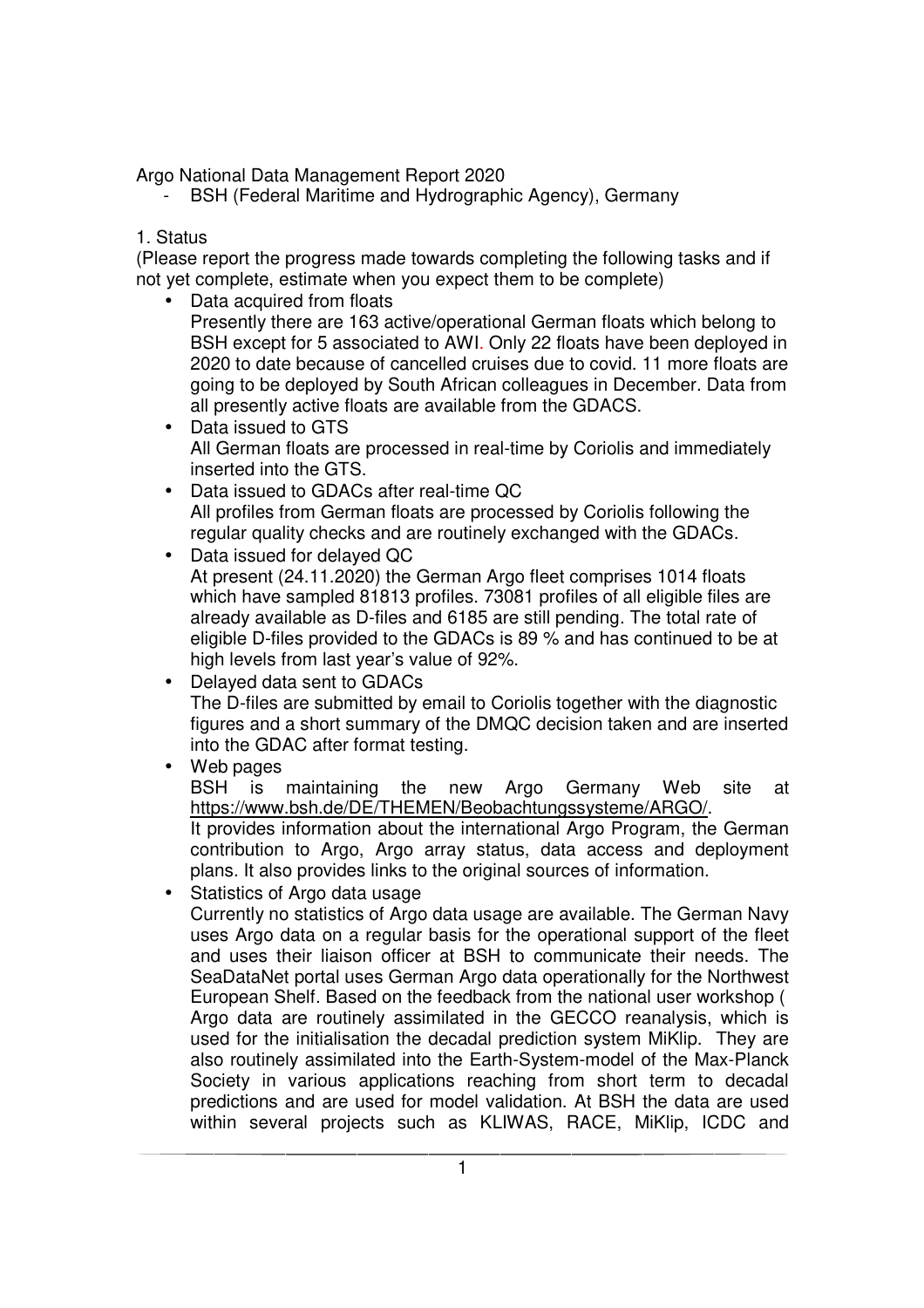Expertennetzwerk BMVI. Data are also used in various research groups at universities.

• Products generated from Argo data A quality screened subset of float data in the Atlantic has been created on the yearly basis and has been exchanged with the universities.

## 2. Delayed Mode QC

(Please report on the progress made towards providing delayed mode Argo data, how it's organized and the difficulties encountered and estimate when you expect to be pre-operational).

The overall percentage of D-files from all German programs is remaining at a quota of 89%. BSH had adopted floats from all German universities and agreed last year to perform similar services for the AWI floats. A preliminary DMQC for the subset of re-processed AWI floats (now in V3.1) has now been performed, but the submission of D-files has been postponed to increase the reference data base in the Weddell gyre which is outdated. At the moment 8586 profiles are available from the 187 AWI floats and only 42% are available as D-files. For all other floats (741 floats) the DMQC quota is at 95%. Additional time was spend to check files updated to format V3.1 and repeat DMQCs (if necessary), particular for old floats from the universities with BGC sensors with format inconsistencies in the older formats. Occasionally new R-files would be created during reprocessing which were not created before.

| German Floats/<br>Program Name | <b>Number</b><br>of<br>profiles | Number<br>οf<br>D-files | D-files pending | Comments                                                                                  |
|--------------------------------|---------------------------------|-------------------------|-----------------|-------------------------------------------------------------------------------------------|
| Argo BSH                       | 56406                           | 52875                   | 1062            | Overall 94%                                                                               |
| Argo AWI                       | 8586                            | 3548                    | 4960            | Are waiting for updates to<br>reference data<br>Overall 42%                               |
| Argo GEOMAR<br>$(129$ floats)  | 13474                           | 13400                   | 74              | Reprocessing nearly finished<br>Overall 99 %                                              |
| Argo U. HH<br>$(187$ floats)   | 3346                            | 3258                    | 88              | Reprocessing nearly finished<br>Overall 98 %                                              |
| Argo Denmark<br>$(5$ floats)   | 371                             | 360                     | 11              | Old floats associated with U.<br>HH,<br>reprocessing<br>nearly<br>finished<br>Overall 97% |

BSH has also adopted floats from Finland (37 floats), the Netherlands (92 floats), Norway (58 floats) and Poland (26 floats) for DMQC and is performing DMQC on parts of the MOCCA fleet (56 floats) from the European Union. The progress in these programs providing D-files is generally good, but redecoding of older fileformats and pending DMQCs for floats in the Baltic are resulting in lower numbers in some programs. Since Argo-Norway has received fundings from the national research council to increase the number of Norwegian floats deployed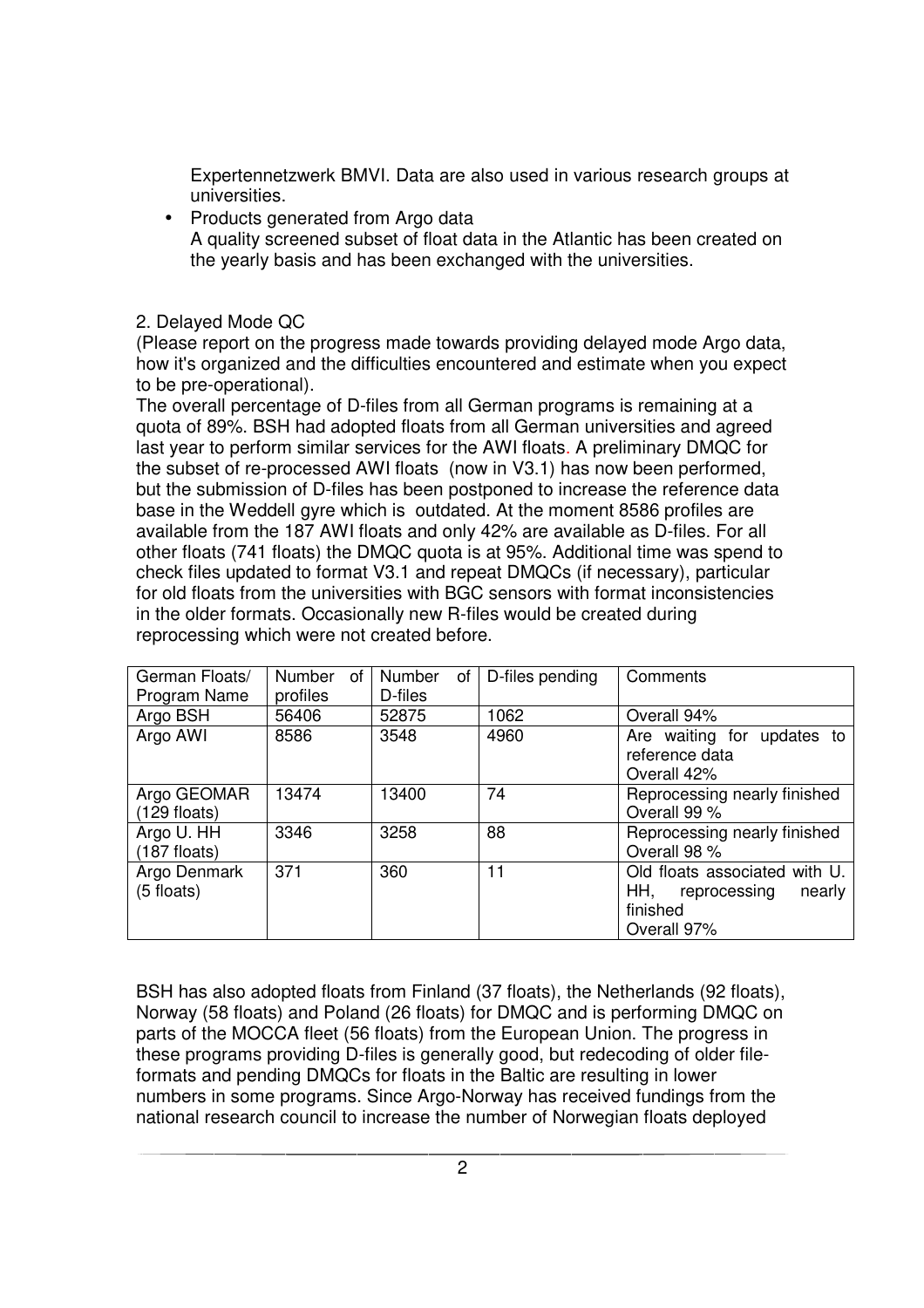per year, the program will get more involved in the dmqc activities. Floats deployed from 2019 onward will be covered by Norwegian DMQC operators. The same is true for Argo-Poland which also will perform DMQC on their own floats from 2019 onward. The statistics shown below are already a mixture of dmqc performed by BSH and the national DMQC-operators.

There are remaining issue with floats from Finland, Poland and MOCCA which are operating in the Baltic and will receive their DMQC decisions from regular laboratory calibrations performed when floats are recovered annually or from nearby calibration stations. The system for the DMQC is set-up within the EuroArgo ERIC in research projects as MOCCA and EArise.

| Adopted               | floats/ | <b>Number</b><br>οf | <b>Number</b><br>οf | D-files | Comments                   |
|-----------------------|---------|---------------------|---------------------|---------|----------------------------|
| Program Name          |         | profiles            | D-files             | pending |                            |
| Argo Poland           |         | 3644                | 1051                | 1699    | Baltic floats pending      |
| (26 floats)           |         |                     |                     |         | Overall 34%                |
| Argo Finland          |         | 3563                | 795                 | 2301    | Only baltic floats pending |
| (37 floats)           |         |                     |                     |         | Overall 22%                |
| Argo Netherlands      |         | 11714               | 11015               | 216     | Overall 94%                |
| (92 floats)           |         |                     |                     |         |                            |
| Argo Norway           |         | 6059                | 4417                | 499     | <b>New</b><br>dm-operators |
| (58 floats)           |         |                     |                     |         | involved                   |
|                       |         |                     |                     |         | Overall 72%                |
| <b>MOCCA</b>          |         | 9452                | 6095                | 2590    | 5 Baltic floats pending    |
| (56 floats)           |         |                     |                     |         | Overall 65 %               |
| <b>US Navy</b>        |         | 1940                | 1790                | 150     | Overall 93%                |
| $(10 \text{ floats})$ |         |                     |                     |         | Overlooked new cycles      |
|                       |         |                     |                     |         | from one float             |
| NAAMES/US (E. Boss)   |         | 2743                | 2641                | 102     | Overall 96%                |
| $(13$ floats)         |         |                     |                     |         | Have to check why files    |
|                       |         |                     |                     |         | have not been uploaded     |

Investigations of fast salty drifters were continued and consolidated with the entire European fleet. Information is now available in a shared in a spreadsheet

https://docs.google.com/spreadsheets/d/1TA7SAnTiUvCK7AyGtSTUq3gu9QFbV dONj9M9zAq8CJU/edit#gid=974650348

Out of the 106 floats presently listed on the spreadsheet 40 floats are associated to Argo-Germany.